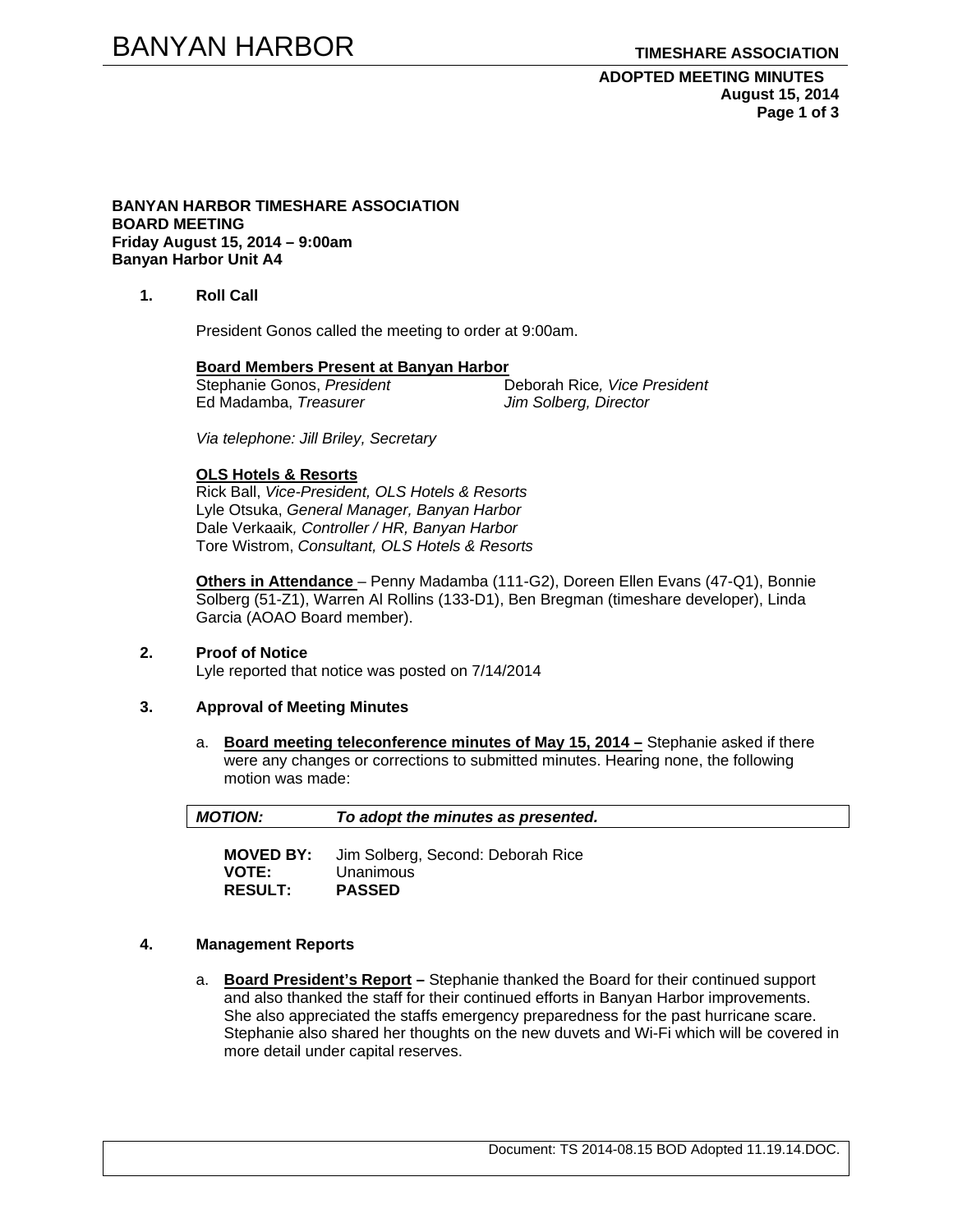#### **ADOPTED MEETING MINUTES August 15, 2014 Page 2 of 3**

b. **Manager's Report** – Lyle acknowledged our great team of Banyan Harbor associates. We currently rank at 94.1% in OLS Guest comment score ( $6<sup>th</sup>$  place) through July 2014. Rick mentioned Banyans competition is against Hollywood hotel properties. Lyle updated the Board on staff focus on improving our RCI guest comment scores and the mirror closet replacement project. Owner of 47-Q1 (Ellen) commented she visited last 2 years ago and is happy to see the new Duvets and how good everything looks and how super our staff is. Lyle then deferred to his submitted written report.

### **5. Financial Reports**

- a. **June 2014 Financial –** Rick reviewed the financial results through June 2014. Revenues year-to-date are behind budget by \$6,087 mainly due to less late fee income and less amenity fee income. Payroll, payroll taxes, health insurance favorable to budget by \$13,276, and operating expenses were slightly over budget by \$944. Utilities were slightly under budget by \$1,885. The staff continues to do an excellent job in managing controllable expenses. Through June 30, 2014, Net Earnings is a surplus of \$29,539 (\$8,100 favorable to budget). Rick informed the Board of the increasing property tax assessed values which doubled our Property taxes. However in comparison, our property tax costs are now back to where it was a few years ago.
- b. **Reserve Study –** Rick reviewed the reserve study highlighting 2014 projects. We have or are in the process of placing orders based on recent annual inspection reports. As of 6/30/14, the remaining 2014 capital expenditures are forecasted to be \$83,372. President Gonos commented the duvets look nice however seems a little warm. Rick commented we purchase the thinnest inserts which are made of 100% polyester. Debbie commented they look fresh and clean and adds a nice look to our bedrooms. Stephanie asked what our plan is to improve Wi-Fi. Rick reviewed the main challenge is so many guest travel with Wi-Fi enabled devices (iPad, iPod, iPhone even Kindles etc.) which taxes our Wi-Fi system. The best solution is also the most expensive which is to pull new cat 5 cable. We will further investigate ways to improve our Wi-Fi system. We continue to monitor capital projects as to not over-extend ourselves, but ensure we maintain the furnishings, fixtures and equipment of our units. The 20 year Reserve Study, which is reviewed by the Board quarterly continues to be a good tool to show funding for anticipated future projects.
- c. **Collection –** Rick reported and reviewed the recapped summary of outstanding maintenance fees. Year-to-date we are seeing improvement and by reducing our timeshare inventory, we have continued to see a decrease in timeshare association (foreclosed) inventory. We have de-annexed to date units 5, 49 and now have 50 in escrow. Ben also sells on average 40-50 intervals per year.

## **6. Unfinished Business**

a. **RCI Comment Cards –** Overall our Banyan Harbor comments continue to be favorable for our type property. Lyle reported reviewing cards more often with staff has assisted with our comment scores. The new living room and bedroom furniture will also assist in bettering our unit scores. Furniture delivery is estimated to be September or October. Debbie suggested providing an RCI welcome gift to encourage turn in of guest comment cards.